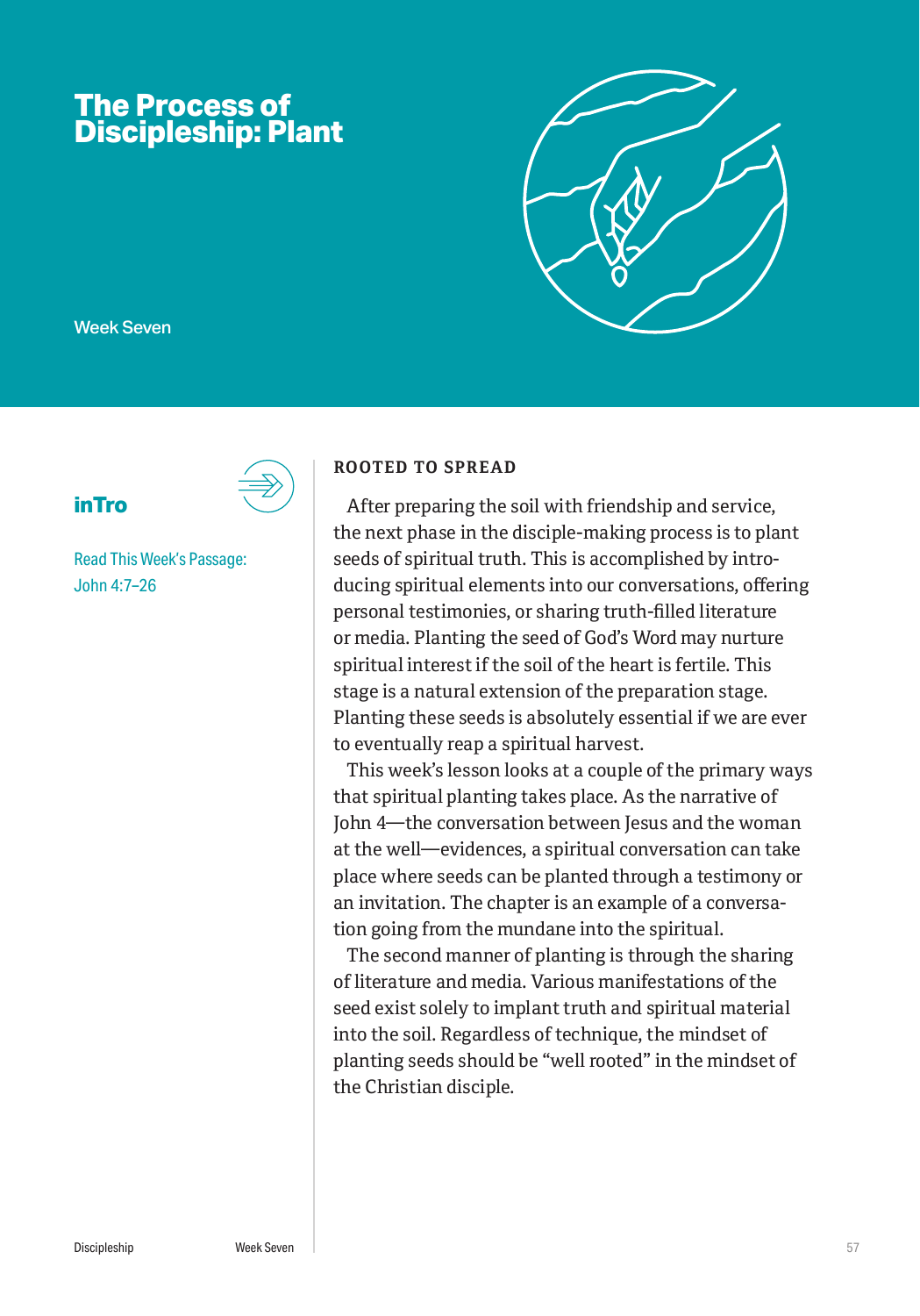

#### **inScribe**

Write out John 4:7–26 from the translation of your choice. If you're pressed for time, write out John 4:19–26. You may also re-write the passage in your own words, outline, or mind-map the chapter.

|          |      |  |  |  |  |  |  |  |  |  |   | <b>inS</b>                         |
|----------|------|--|--|--|--|--|--|--|--|--|---|------------------------------------|
|          |      |  |  |  |  |  |  |  |  |  |   |                                    |
|          |      |  |  |  |  |  |  |  |  |  |   | Write out John 4:7-26 from         |
|          |      |  |  |  |  |  |  |  |  |  |   | translation of your choice.        |
|          |      |  |  |  |  |  |  |  |  |  |   | pressed for time, write out        |
|          |      |  |  |  |  |  |  |  |  |  |   | 4:19-26. You may also re-          |
|          |      |  |  |  |  |  |  |  |  |  |   | the passage in your own w          |
|          |      |  |  |  |  |  |  |  |  |  |   | outline, or mind-map the o         |
|          |      |  |  |  |  |  |  |  |  |  |   |                                    |
|          |      |  |  |  |  |  |  |  |  |  |   |                                    |
|          |      |  |  |  |  |  |  |  |  |  |   |                                    |
|          |      |  |  |  |  |  |  |  |  |  |   |                                    |
|          |      |  |  |  |  |  |  |  |  |  |   |                                    |
|          |      |  |  |  |  |  |  |  |  |  |   |                                    |
|          |      |  |  |  |  |  |  |  |  |  |   |                                    |
|          |      |  |  |  |  |  |  |  |  |  |   |                                    |
|          |      |  |  |  |  |  |  |  |  |  |   |                                    |
|          |      |  |  |  |  |  |  |  |  |  |   |                                    |
|          |      |  |  |  |  |  |  |  |  |  |   |                                    |
|          |      |  |  |  |  |  |  |  |  |  |   |                                    |
|          |      |  |  |  |  |  |  |  |  |  |   |                                    |
|          |      |  |  |  |  |  |  |  |  |  |   |                                    |
|          |      |  |  |  |  |  |  |  |  |  |   |                                    |
|          |      |  |  |  |  |  |  |  |  |  |   |                                    |
|          |      |  |  |  |  |  |  |  |  |  |   |                                    |
|          |      |  |  |  |  |  |  |  |  |  |   |                                    |
|          |      |  |  |  |  |  |  |  |  |  |   |                                    |
|          |      |  |  |  |  |  |  |  |  |  |   |                                    |
|          |      |  |  |  |  |  |  |  |  |  |   |                                    |
|          |      |  |  |  |  |  |  |  |  |  |   |                                    |
|          |      |  |  |  |  |  |  |  |  |  |   |                                    |
|          |      |  |  |  |  |  |  |  |  |  |   |                                    |
|          |      |  |  |  |  |  |  |  |  |  |   |                                    |
| $\;$     |      |  |  |  |  |  |  |  |  |  |   |                                    |
| $\alpha$ |      |  |  |  |  |  |  |  |  |  |   |                                    |
|          |      |  |  |  |  |  |  |  |  |  |   |                                    |
|          |      |  |  |  |  |  |  |  |  |  |   |                                    |
|          |      |  |  |  |  |  |  |  |  |  |   |                                    |
|          |      |  |  |  |  |  |  |  |  |  |   |                                    |
| $\circ$  |      |  |  |  |  |  |  |  |  |  | × |                                    |
| ×        | . 58 |  |  |  |  |  |  |  |  |  |   | The Process of Discipleship: Plant |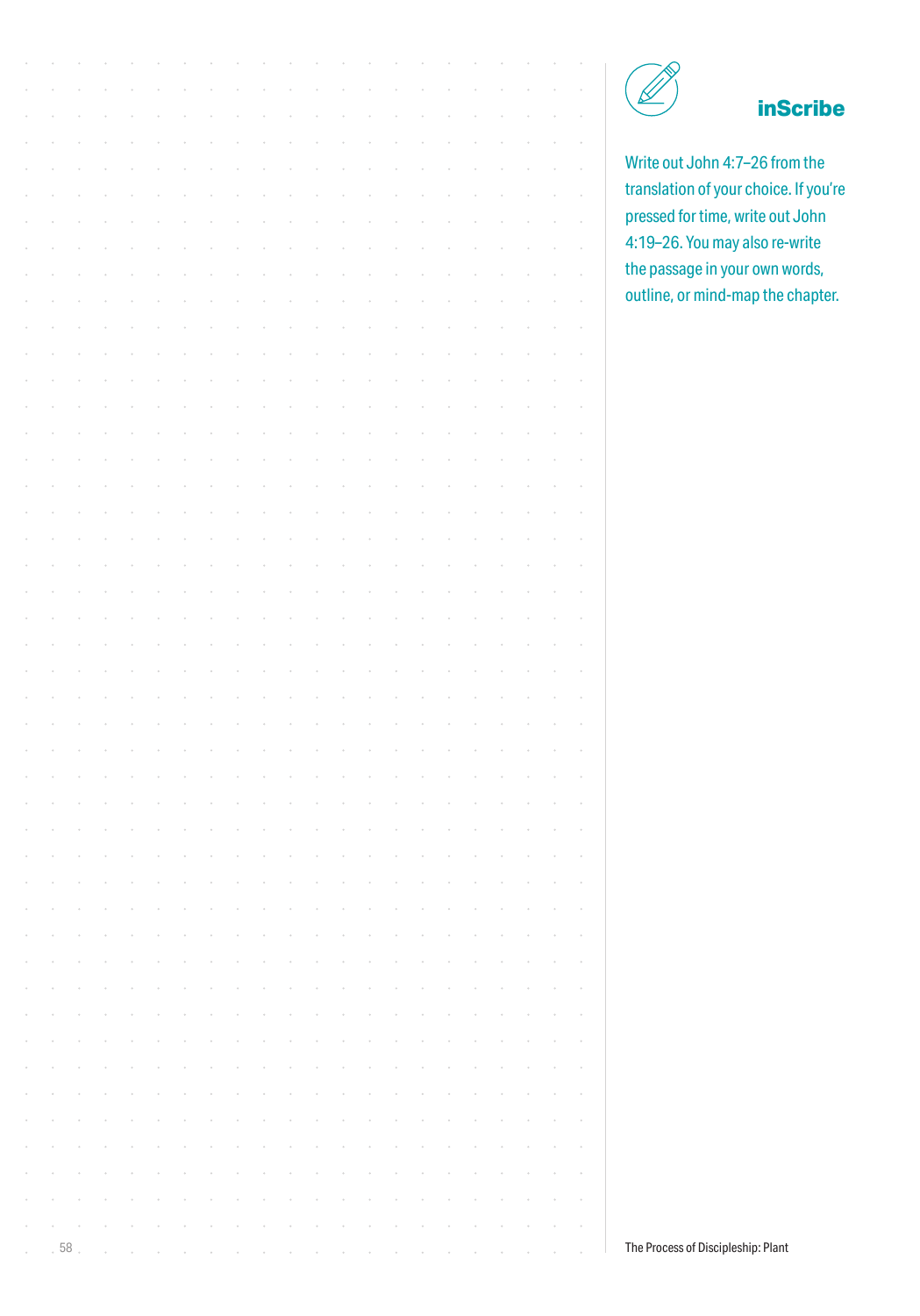### **inGest**





| <b>inGest</b>                       |  |  |  |  |  |  |  |  |  |    |  |
|-------------------------------------|--|--|--|--|--|--|--|--|--|----|--|
|                                     |  |  |  |  |  |  |  |  |  |    |  |
| Go back to your scribed text and    |  |  |  |  |  |  |  |  |  |    |  |
| study the passage.                  |  |  |  |  |  |  |  |  |  |    |  |
|                                     |  |  |  |  |  |  |  |  |  |    |  |
| Circle) repeated words/             |  |  |  |  |  |  |  |  |  |    |  |
| phrases/ideas                       |  |  |  |  |  |  |  |  |  |    |  |
|                                     |  |  |  |  |  |  |  |  |  |    |  |
| <b>Underline</b> words/phrases that |  |  |  |  |  |  |  |  |  |    |  |
| are important and have meaning      |  |  |  |  |  |  |  |  |  |    |  |
| to you                              |  |  |  |  |  |  |  |  |  |    |  |
|                                     |  |  |  |  |  |  |  |  |  |    |  |
| Draw Arrows to connect words/       |  |  |  |  |  |  |  |  |  |    |  |
| phrases to other associated or      |  |  |  |  |  |  |  |  |  |    |  |
| related words/phrases               |  |  |  |  |  |  |  |  |  |    |  |
|                                     |  |  |  |  |  |  |  |  |  |    |  |
| What special insights do your       |  |  |  |  |  |  |  |  |  |    |  |
| marks seem overall to point to?     |  |  |  |  |  |  |  |  |  |    |  |
|                                     |  |  |  |  |  |  |  |  |  |    |  |
|                                     |  |  |  |  |  |  |  |  |  |    |  |
| →                                   |  |  |  |  |  |  |  |  |  |    |  |
| Memorize your favorite verse in     |  |  |  |  |  |  |  |  |  |    |  |
| John 4:7-26. Write it out multiple  |  |  |  |  |  |  |  |  |  |    |  |
| times to help with memorization.    |  |  |  |  |  |  |  |  |  |    |  |
|                                     |  |  |  |  |  |  |  |  |  |    |  |
| How do we take planting and         |  |  |  |  |  |  |  |  |  |    |  |
| literature distribution to the next |  |  |  |  |  |  |  |  |  |    |  |
| level at the local church?          |  |  |  |  |  |  |  |  |  |    |  |
|                                     |  |  |  |  |  |  |  |  |  |    |  |
|                                     |  |  |  |  |  |  |  |  |  |    |  |
|                                     |  |  |  |  |  |  |  |  |  |    |  |
|                                     |  |  |  |  |  |  |  |  |  |    |  |
|                                     |  |  |  |  |  |  |  |  |  |    |  |
|                                     |  |  |  |  |  |  |  |  |  |    |  |
|                                     |  |  |  |  |  |  |  |  |  |    |  |
| П                                   |  |  |  |  |  |  |  |  |  |    |  |
|                                     |  |  |  |  |  |  |  |  |  |    |  |
|                                     |  |  |  |  |  |  |  |  |  |    |  |
| Read more at                        |  |  |  |  |  |  |  |  |  |    |  |
| www.inversebible.org/disc07-3       |  |  |  |  |  |  |  |  |  |    |  |
|                                     |  |  |  |  |  |  |  |  |  |    |  |
|                                     |  |  |  |  |  |  |  |  |  |    |  |
| Week Seven<br>Discipleship          |  |  |  |  |  |  |  |  |  | 59 |  |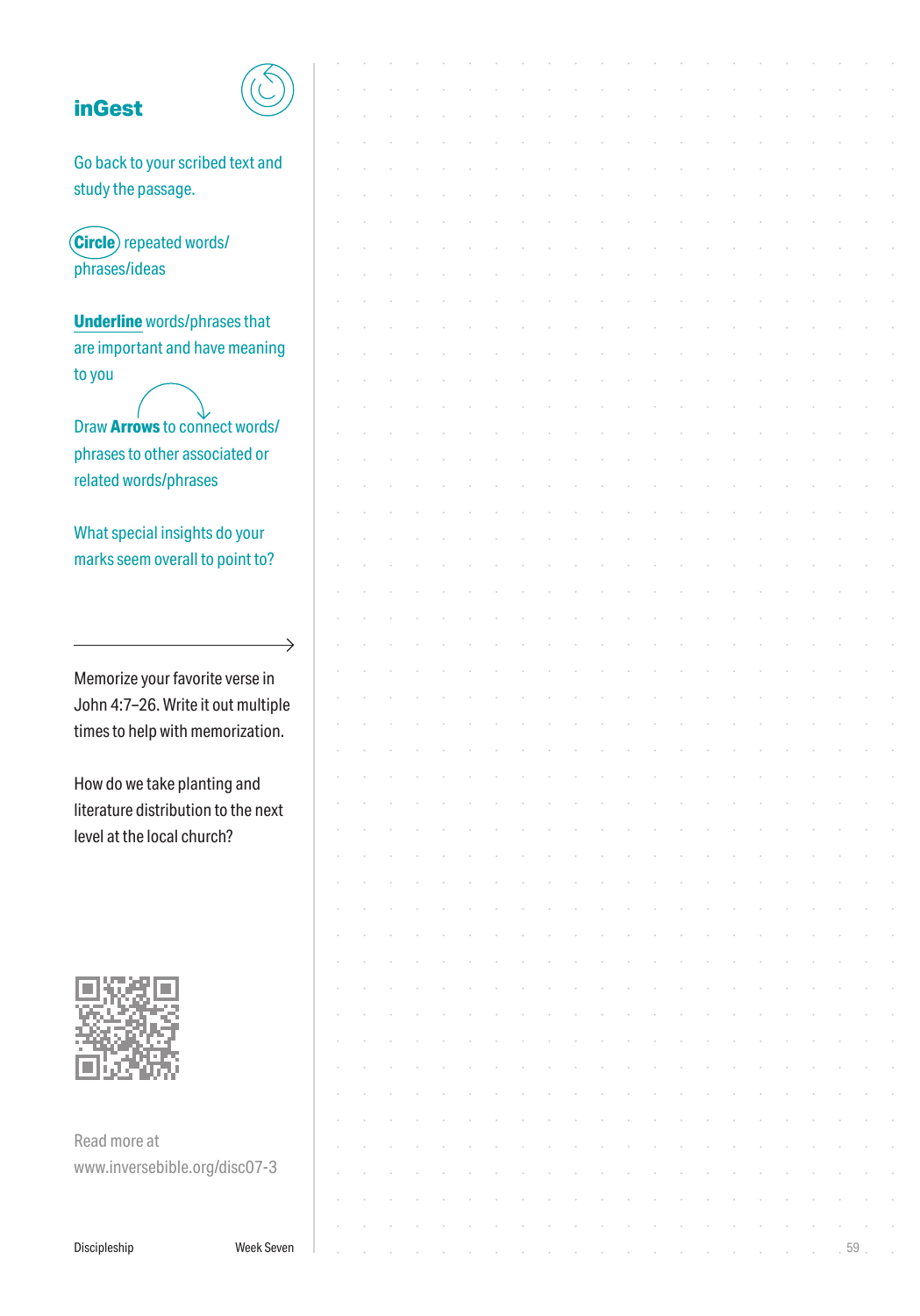

 $\leftarrow$ 

### **inTerpret**

After looking at your scribed and annotated text, what special insights do your marks seem to point to overall?

What questions emerge after studying this passage? What parts are difficult?

What other principles and conclusions do you find?

Outside of literature distribution and the sharing of our testimonies, what are other forms of "planting" in the discipleship process?

For more information on the planting stage and the Grow cycle, visit https://grow. adventist.org/plant/.



Read more at www.inversebible.org/disc07-4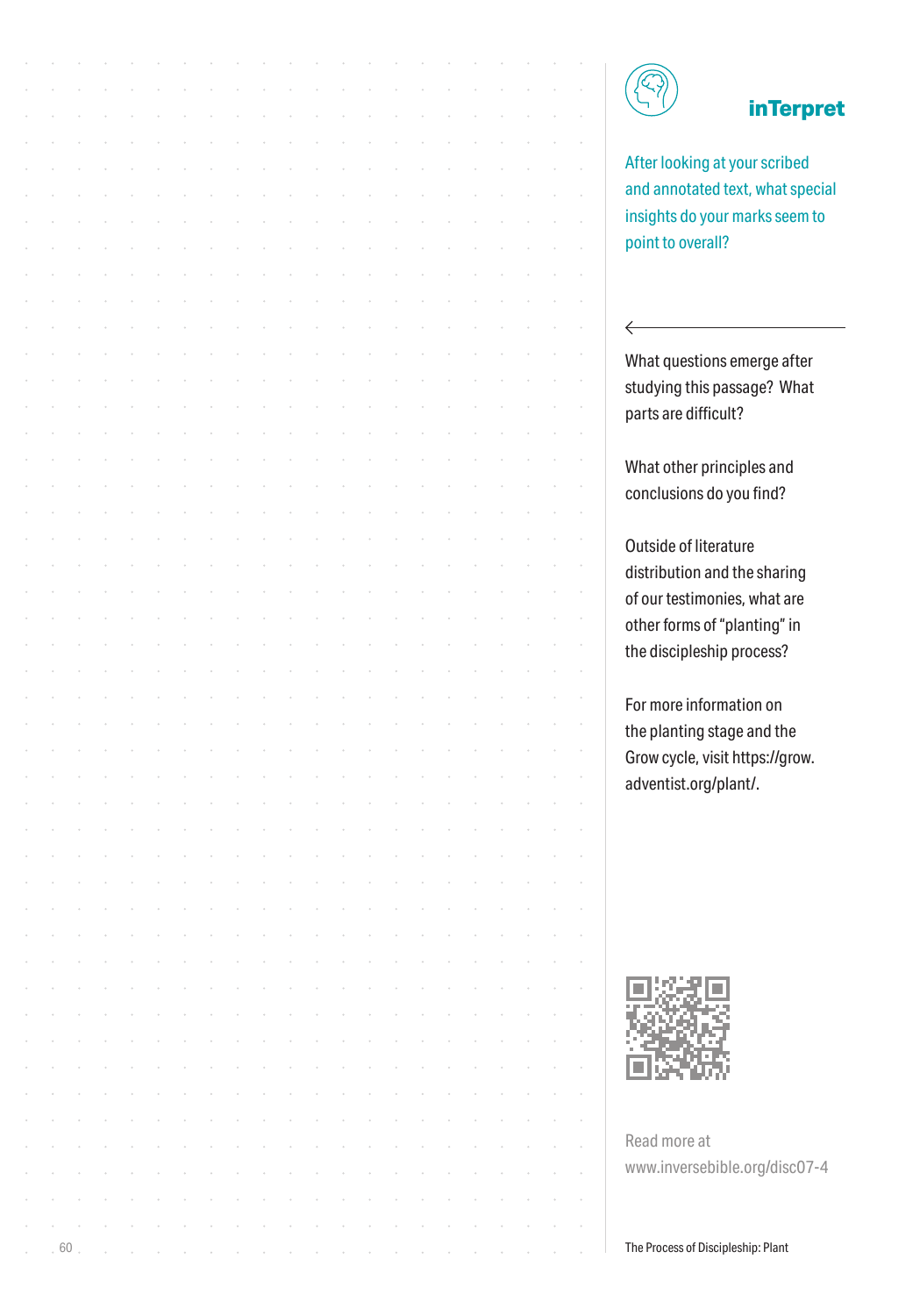| <b>inSpect</b>                  |            |  |  |  |  |  |  |  |  |  |     |  |
|---------------------------------|------------|--|--|--|--|--|--|--|--|--|-----|--|
|                                 |            |  |  |  |  |  |  |  |  |  |     |  |
| What relationship do the        |            |  |  |  |  |  |  |  |  |  |     |  |
| following verses have with      |            |  |  |  |  |  |  |  |  |  |     |  |
|                                 |            |  |  |  |  |  |  |  |  |  |     |  |
| the primary passage?            |            |  |  |  |  |  |  |  |  |  |     |  |
|                                 |            |  |  |  |  |  |  |  |  |  |     |  |
| <b>Isaiah 32:20</b>             |            |  |  |  |  |  |  |  |  |  |     |  |
| Ecclesiastes 11:4-6             |            |  |  |  |  |  |  |  |  |  |     |  |
| 2 Corinthians 9:6               |            |  |  |  |  |  |  |  |  |  |     |  |
|                                 |            |  |  |  |  |  |  |  |  |  |     |  |
|                                 |            |  |  |  |  |  |  |  |  |  |     |  |
|                                 | →          |  |  |  |  |  |  |  |  |  |     |  |
|                                 |            |  |  |  |  |  |  |  |  |  |     |  |
| What other verses/promises      |            |  |  |  |  |  |  |  |  |  |     |  |
| come to mind in connection with |            |  |  |  |  |  |  |  |  |  |     |  |
| discipleship and planting?      |            |  |  |  |  |  |  |  |  |  |     |  |
|                                 |            |  |  |  |  |  |  |  |  |  |     |  |
|                                 |            |  |  |  |  |  |  |  |  |  |     |  |
|                                 |            |  |  |  |  |  |  |  |  |  |     |  |
|                                 |            |  |  |  |  |  |  |  |  |  |     |  |
|                                 |            |  |  |  |  |  |  |  |  |  |     |  |
|                                 |            |  |  |  |  |  |  |  |  |  |     |  |
|                                 |            |  |  |  |  |  |  |  |  |  |     |  |
|                                 |            |  |  |  |  |  |  |  |  |  |     |  |
|                                 |            |  |  |  |  |  |  |  |  |  |     |  |
|                                 |            |  |  |  |  |  |  |  |  |  |     |  |
|                                 |            |  |  |  |  |  |  |  |  |  |     |  |
|                                 |            |  |  |  |  |  |  |  |  |  |     |  |
|                                 |            |  |  |  |  |  |  |  |  |  |     |  |
|                                 |            |  |  |  |  |  |  |  |  |  |     |  |
|                                 |            |  |  |  |  |  |  |  |  |  |     |  |
|                                 |            |  |  |  |  |  |  |  |  |  |     |  |
|                                 |            |  |  |  |  |  |  |  |  |  |     |  |
|                                 |            |  |  |  |  |  |  |  |  |  |     |  |
|                                 |            |  |  |  |  |  |  |  |  |  |     |  |
|                                 |            |  |  |  |  |  |  |  |  |  |     |  |
|                                 |            |  |  |  |  |  |  |  |  |  |     |  |
|                                 |            |  |  |  |  |  |  |  |  |  |     |  |
|                                 |            |  |  |  |  |  |  |  |  |  |     |  |
|                                 |            |  |  |  |  |  |  |  |  |  |     |  |
|                                 |            |  |  |  |  |  |  |  |  |  |     |  |
|                                 |            |  |  |  |  |  |  |  |  |  |     |  |
| Review your memorized verse     |            |  |  |  |  |  |  |  |  |  |     |  |
| from John 4:7-26.               |            |  |  |  |  |  |  |  |  |  |     |  |
|                                 |            |  |  |  |  |  |  |  |  |  |     |  |
|                                 |            |  |  |  |  |  |  |  |  |  |     |  |
| Discipleship                    | Week Seven |  |  |  |  |  |  |  |  |  | 61. |  |
|                                 |            |  |  |  |  |  |  |  |  |  |     |  |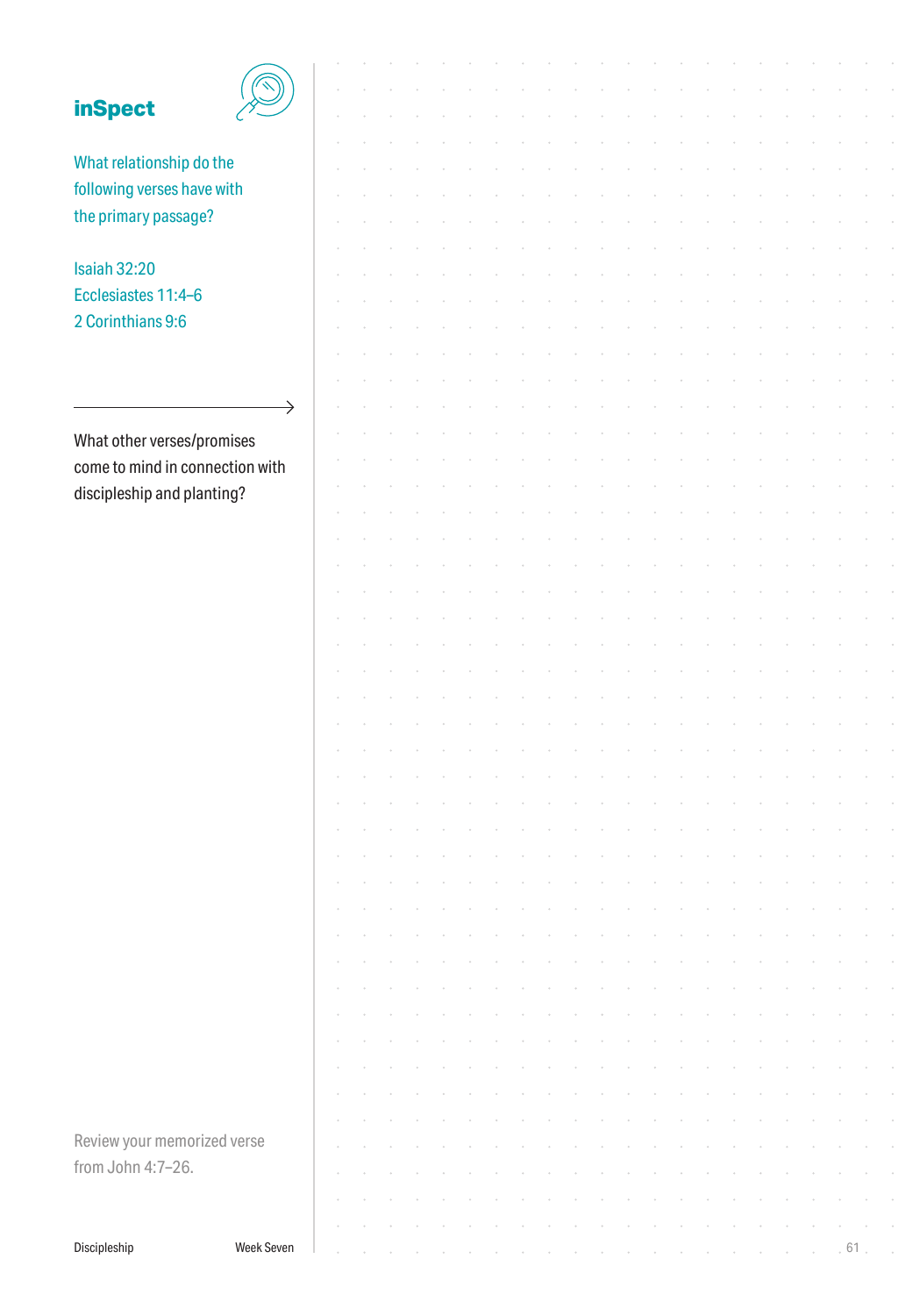$\leftarrow$ 

## **inVite**

Meditate on John 4:7–26 again and look for where Jesus is.

As we invite others to consider Christ, have you yourself had that conversation with Christ yet?

What is He saying to you through these texts?

How do you see Jesus differently or see Him again?

Prayer: How do you respond to seeing Jesus in this way?



Read more at www.inversebible.org/disc07-6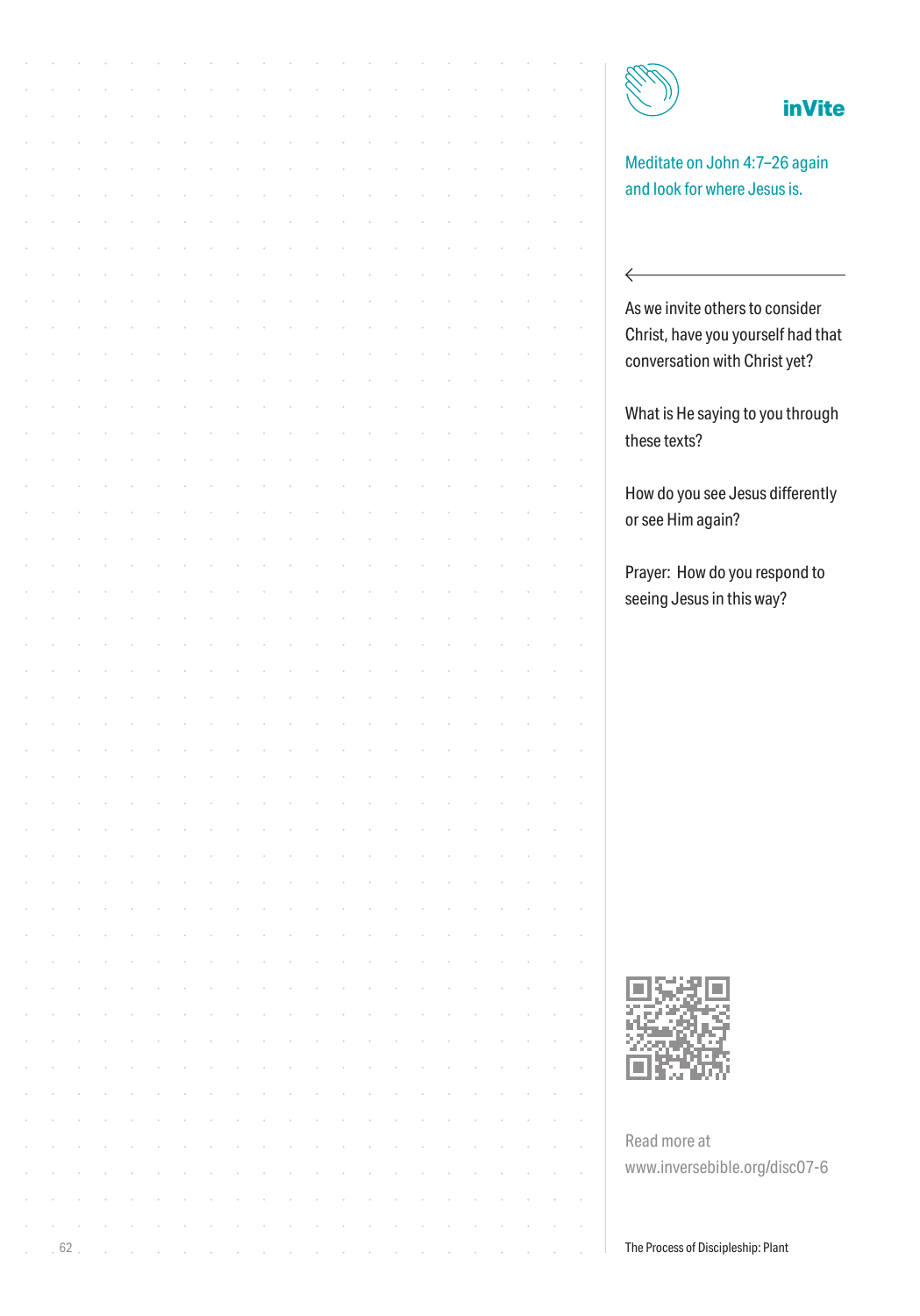| <b>inSight</b>                 |               |  |  |  |  |  |  |  |  |  |    |  |
|--------------------------------|---------------|--|--|--|--|--|--|--|--|--|----|--|
|                                |               |  |  |  |  |  |  |  |  |  |    |  |
| Review the memory verse.       |               |  |  |  |  |  |  |  |  |  |    |  |
| How does it apply to your      |               |  |  |  |  |  |  |  |  |  |    |  |
| life this week?                |               |  |  |  |  |  |  |  |  |  |    |  |
|                                |               |  |  |  |  |  |  |  |  |  |    |  |
|                                |               |  |  |  |  |  |  |  |  |  |    |  |
|                                |               |  |  |  |  |  |  |  |  |  |    |  |
|                                | $\rightarrow$ |  |  |  |  |  |  |  |  |  |    |  |
| After this week's study of     |               |  |  |  |  |  |  |  |  |  |    |  |
| the chapter, what personal     |               |  |  |  |  |  |  |  |  |  |    |  |
| applications are you convicted |               |  |  |  |  |  |  |  |  |  |    |  |
| of in your life?               |               |  |  |  |  |  |  |  |  |  |    |  |
|                                |               |  |  |  |  |  |  |  |  |  |    |  |
| What practical applications    |               |  |  |  |  |  |  |  |  |  |    |  |
| must you make in your school,  |               |  |  |  |  |  |  |  |  |  |    |  |
| family, workplace, and church? |               |  |  |  |  |  |  |  |  |  |    |  |
|                                |               |  |  |  |  |  |  |  |  |  |    |  |
|                                |               |  |  |  |  |  |  |  |  |  |    |  |
|                                |               |  |  |  |  |  |  |  |  |  |    |  |
|                                |               |  |  |  |  |  |  |  |  |  |    |  |
|                                |               |  |  |  |  |  |  |  |  |  |    |  |
|                                |               |  |  |  |  |  |  |  |  |  |    |  |
|                                |               |  |  |  |  |  |  |  |  |  |    |  |
|                                |               |  |  |  |  |  |  |  |  |  |    |  |
|                                |               |  |  |  |  |  |  |  |  |  |    |  |
|                                |               |  |  |  |  |  |  |  |  |  |    |  |
|                                |               |  |  |  |  |  |  |  |  |  |    |  |
|                                |               |  |  |  |  |  |  |  |  |  |    |  |
|                                |               |  |  |  |  |  |  |  |  |  |    |  |
|                                |               |  |  |  |  |  |  |  |  |  |    |  |
|                                |               |  |  |  |  |  |  |  |  |  |    |  |
|                                |               |  |  |  |  |  |  |  |  |  |    |  |
|                                |               |  |  |  |  |  |  |  |  |  |    |  |
|                                |               |  |  |  |  |  |  |  |  |  |    |  |
|                                |               |  |  |  |  |  |  |  |  |  |    |  |
|                                |               |  |  |  |  |  |  |  |  |  |    |  |
|                                |               |  |  |  |  |  |  |  |  |  |    |  |
|                                |               |  |  |  |  |  |  |  |  |  |    |  |
|                                |               |  |  |  |  |  |  |  |  |  |    |  |
| Read more inSight from the     |               |  |  |  |  |  |  |  |  |  |    |  |
| Spirit of Prophecy at          |               |  |  |  |  |  |  |  |  |  |    |  |
| www.inversebible.org/disc07-7  |               |  |  |  |  |  |  |  |  |  |    |  |
|                                |               |  |  |  |  |  |  |  |  |  |    |  |
|                                |               |  |  |  |  |  |  |  |  |  |    |  |
| Discipleship                   | Week Seven    |  |  |  |  |  |  |  |  |  | 63 |  |
|                                |               |  |  |  |  |  |  |  |  |  |    |  |